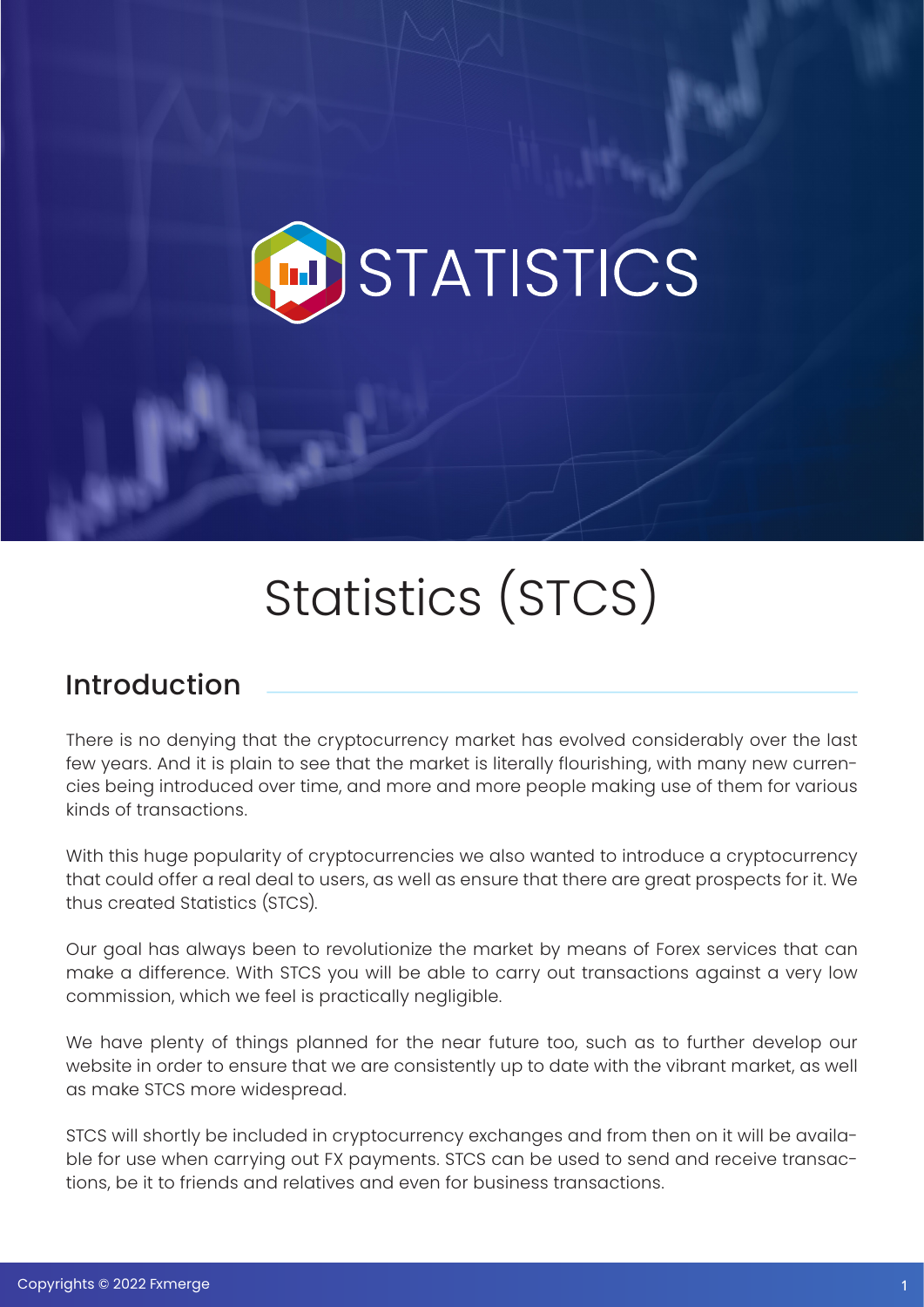# Introducing STCS

STCS is a decentralized cryptocurrency which is based on the BSC blockchain associated with the Fxmerge service. After the great success of Fxmerge we wanted to go a step further, and thereby started working on introducing STCS.

As you are aware, Fxmerge is committed to offering high quality support to forex traders, in terms of statistics from trading accounts, as well as provide tools that can make trading much easier and considerably better.

Fxmerge has become of key importance for many traders and for the forex community in general. The company was founded only a few months ago, but we are pleased that we have garnered considerable success and popularity even within this relatively short span of time. In fact, we are pleased to note that new users are joining daily and we are gaining more and more popularity over time.

Traders have been finding Fxmerge to be of great help and support, because rather than spending a lot of time trying to carry out manual analyses, Fxmerge offers the priceless possibility of gaining access to clear statistics effortlessly. These get generated once the trading performance of the user is downloaded from his or her account. The fact that Fxmerge enables users to register for this service for free is undeniably amazing. Besides it works with both Metatrader 4 and Metatrader 5.

# Our Plans for the Future

By now the forex market is made up of over 10 million traders from all over the world. With this impressive number of users we are aiming to make our goal as equally impressive because we feel that there is such a huge potential in this market. In fact we are aiming to have around 2 million users start using the Fxmerge website.

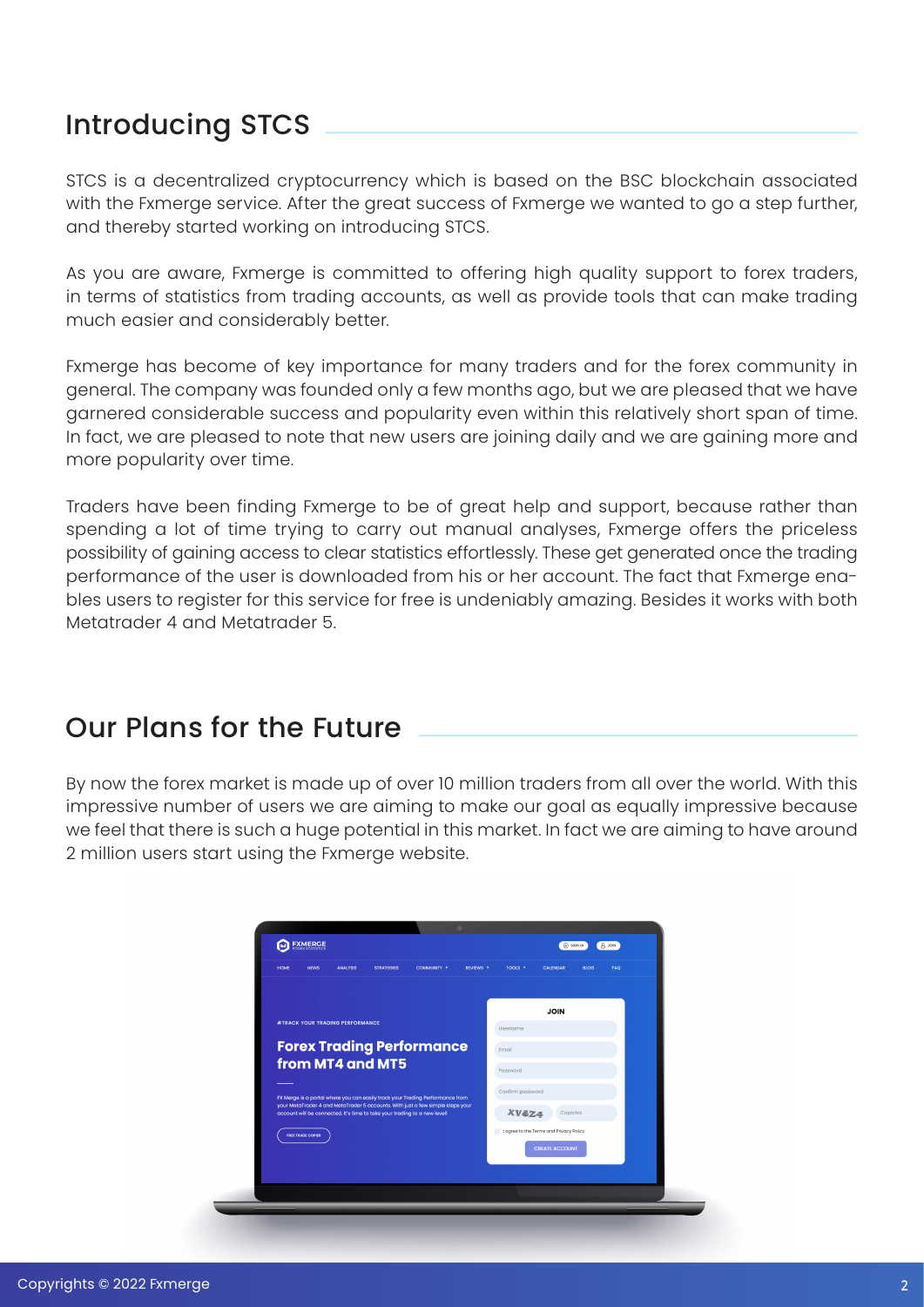#### Fxmerge Development and Promotion

In view of this we are aiming to further work on the continuous development and expansion of our website. While we are very pleased with what we have managed to achieve so far, especially considering that this was garnered within a very short period of time, we do not want to stop there. We believe that a commitment to continuous improvements of the website are of the essence.

A key part of this is the creation of our own store where customers will have the possibility of selling their own forex tools and services, as well as pay by means of our STCS cryptocurrency. Besides being a great opportunity for users, this will also help to further improve the popularity of our website.

#### The Fee Breakdown

Our plan in this regard is that for each sale of a product through our store, there will be a fee of 15%. Of this, 5% will be allocated to all holders of the STCS token and there will be 10% of the fee allocated to the ongoing development of the website.

This is a great incentive to have more users buy and use STCS. As you may be aware, most stores charge 20-25% for each product sold, and consequently our store will be more competitive and it will offer better returns to users.

#### Further Promotion of STCS

The next step will be to introduce STCS to other forex traders such as brokers, traders and other companies or individuals offering such services. This is an important goal as it will gradually make STCS more popular and more widespread.

Gradually, STCS will also be included to various major exchanges available from all around the world. This will also comprise a commitment to the continuous promotion of STCS in order to encourage its use for payments and transactions.

#### The Wallet

During the coming year 2022-2023, we are also planning to introduce our wallet for Windows, iOS, and Android operating systems. Users will be able to download and install it on their computers, tablets, and smartphones.